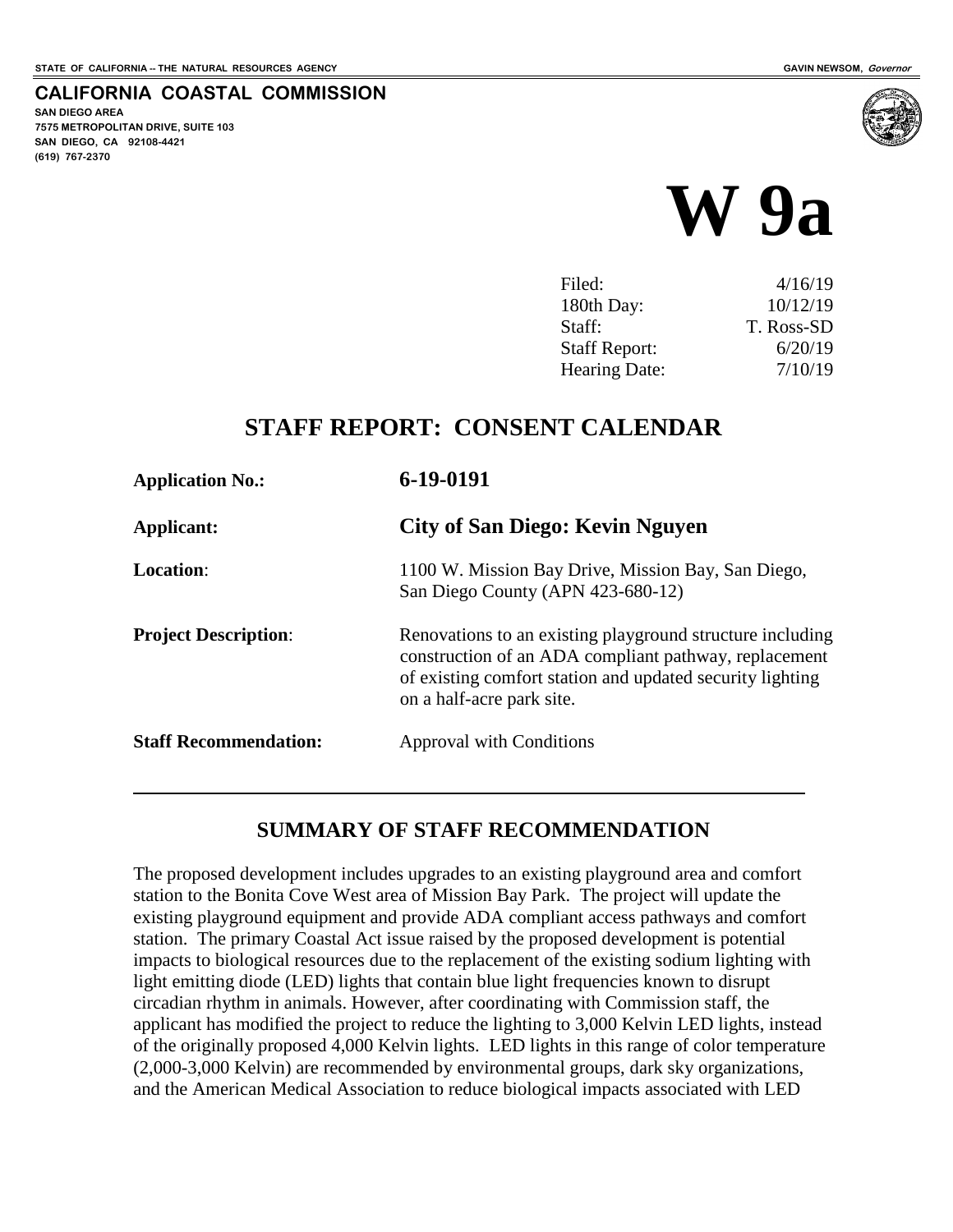#### 6-19-0191 (City of San Diego**: Kevin Nguyen**)

lighting. **Special Condition No. 1** requires the submittal of revised final plans to reflect the change in the LED lighting proposed.

The project also has the potential to impact public access as the staging will be located in the adjacent public parking lot and will result in the temporary closure of 29 public parking spaces of a highly used public parking reservoir. However, the project is being proposed outside the summer season (Memorial Day through Labor Day) and will only result in the loss of 29 of the existing 696 spaces, or just over 4% of the available parking. The applicant submitted an alternatives analysis and no superior feasible locations for the staging area were identified. Therefore, the potential impacts to public access are not considered significant and the project can be found consistent with the public access policies of the Coastal Act as submitted.

Commission staff recommends **approval** of coastal development permit application 6-19- 0191 as conditioned.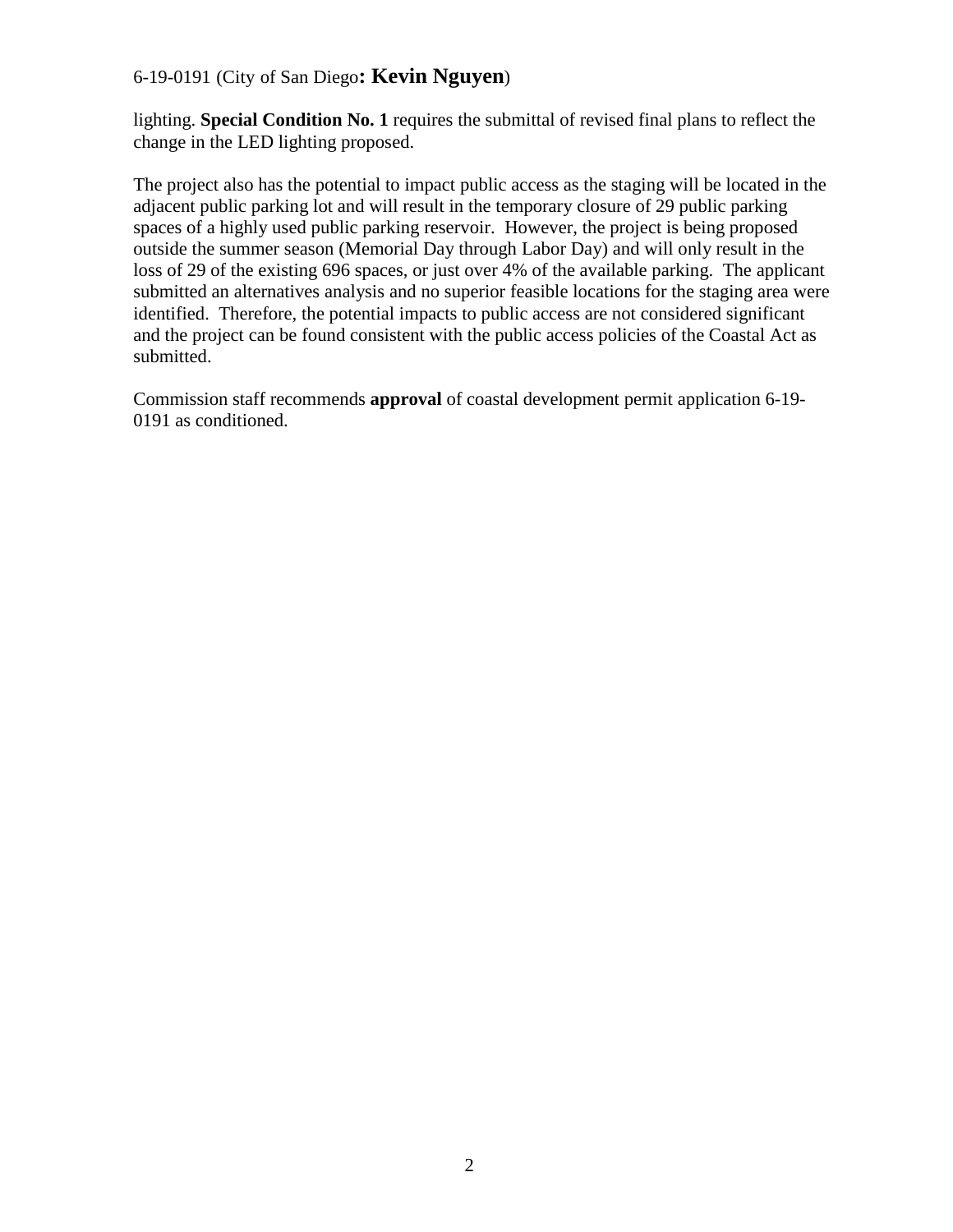# **TABLE OF CONTENTS**

| $A_{1}$     |  |
|-------------|--|
| <b>B.</b>   |  |
| $C_{\cdot}$ |  |
| D.          |  |
|             |  |
|             |  |

### **APPENDICES**

Appendix A – Substantive File Documents

#### **EXHIBITS**

[Exhibit 1 – Vicinity Map and Aerial Photo](https://documents.coastal.ca.gov/reports/2019/7/w9a/w9a-7-2019-exhibits.pdf) [Exhibit 2 – Site Plan](https://documents.coastal.ca.gov/reports/2019/7/w9a/w9a-7-2019-exhibits.pdf)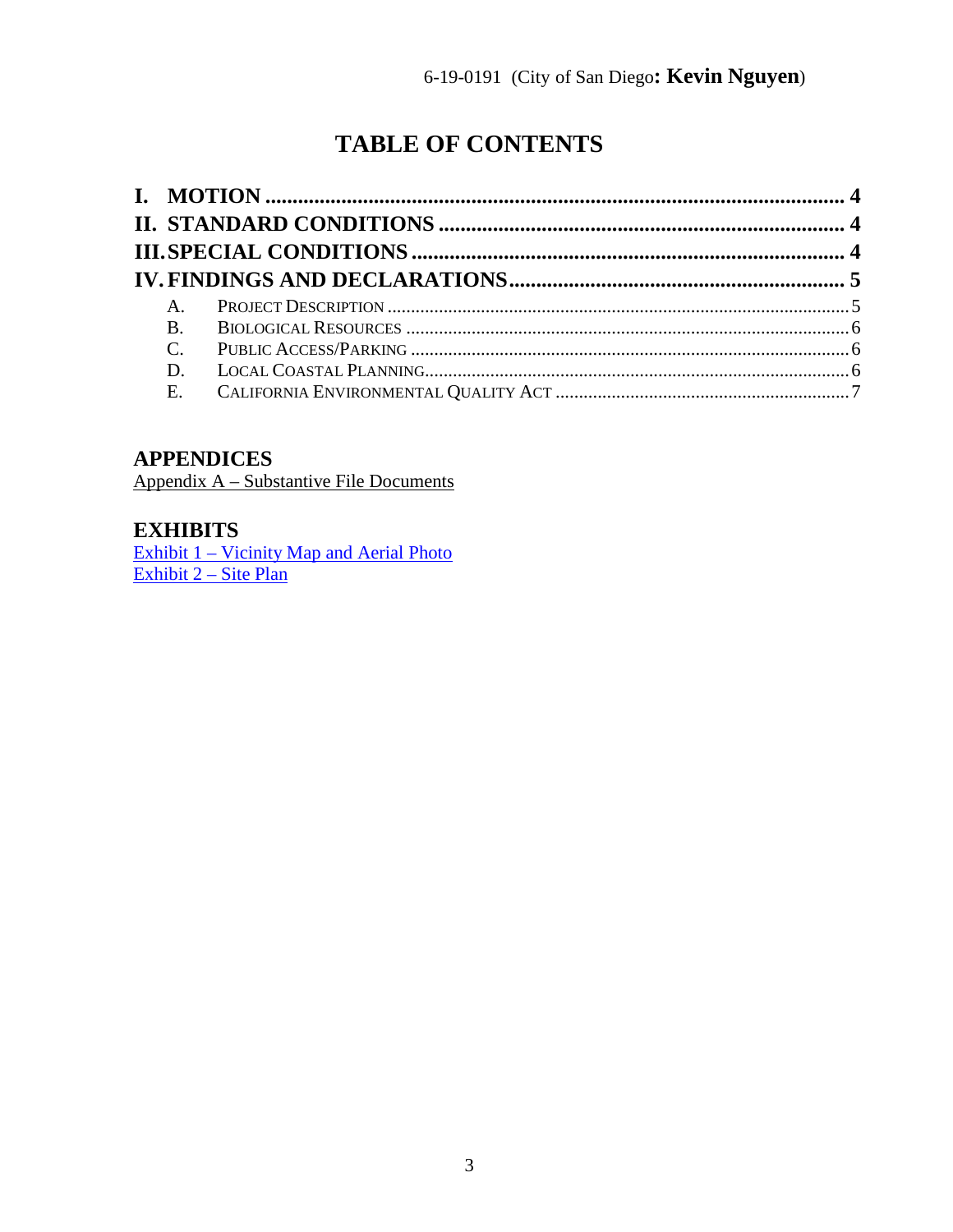#### 6-19-0191 (City of San Diego**: Kevin Nguyen**)

# <span id="page-3-0"></span>**I. MOTION**

#### **Motion:**

*I move that the Commission approve the coastal development permit applications included on the consent calendar in accordance with the staff recommendations.* 

Staff recommends a **YES** vote. Passage of this motion will result in approval of all the permits included on the consent calendar. The motion passes only by affirmative vote of a majority of the Commissioners present.

# <span id="page-3-1"></span>**II. STANDARD CONDITIONS**

This permit is granted subject to the following standard conditions:

- 1. **Notice of Receipt and Acknowledgment**. The permit is not valid and development shall not commence until a copy of the permit, signed by the permittee or authorized agent, acknowledging receipt of the permit and acceptance of the terms and conditions, is returned to the Commission office.
- 2. **Expiration.** If development has not commenced, the permit will expire two years from the date on which the Commission voted on the application. Development shall be pursued in a diligent manner and completed in a reasonable period of time. Application for extension of the permit must be made prior to the expiration date.
- 3. **Interpretation.** Any questions of intent or interpretation of any condition will be resolved by the Executive Director or the Commission.
- 4. **Assignment.** The permit may be assigned to any qualified person, provided assignee files with the Commission an affidavit accepting all terms and conditions of the permit.
- 5. **Terms and Conditions Run with the Land.** These terms and conditions shall be perpetual, and it is the intention of the Commission and the permittee to bind all future owners and possessors of the subject property to the terms and conditions.

# <span id="page-3-2"></span>**III. SPECIAL CONDITIONS**

This permit is granted subject to the following special conditions:

- 1. **Submittal of Final Plans.** 
	- **A. PRIOR TO ISSUANCE OF THE COASTAL DEVELOPMENT PERMIT**, the applicant shall submit, for the review and written approval of the Executive Director, a full-size set of the revised final plans that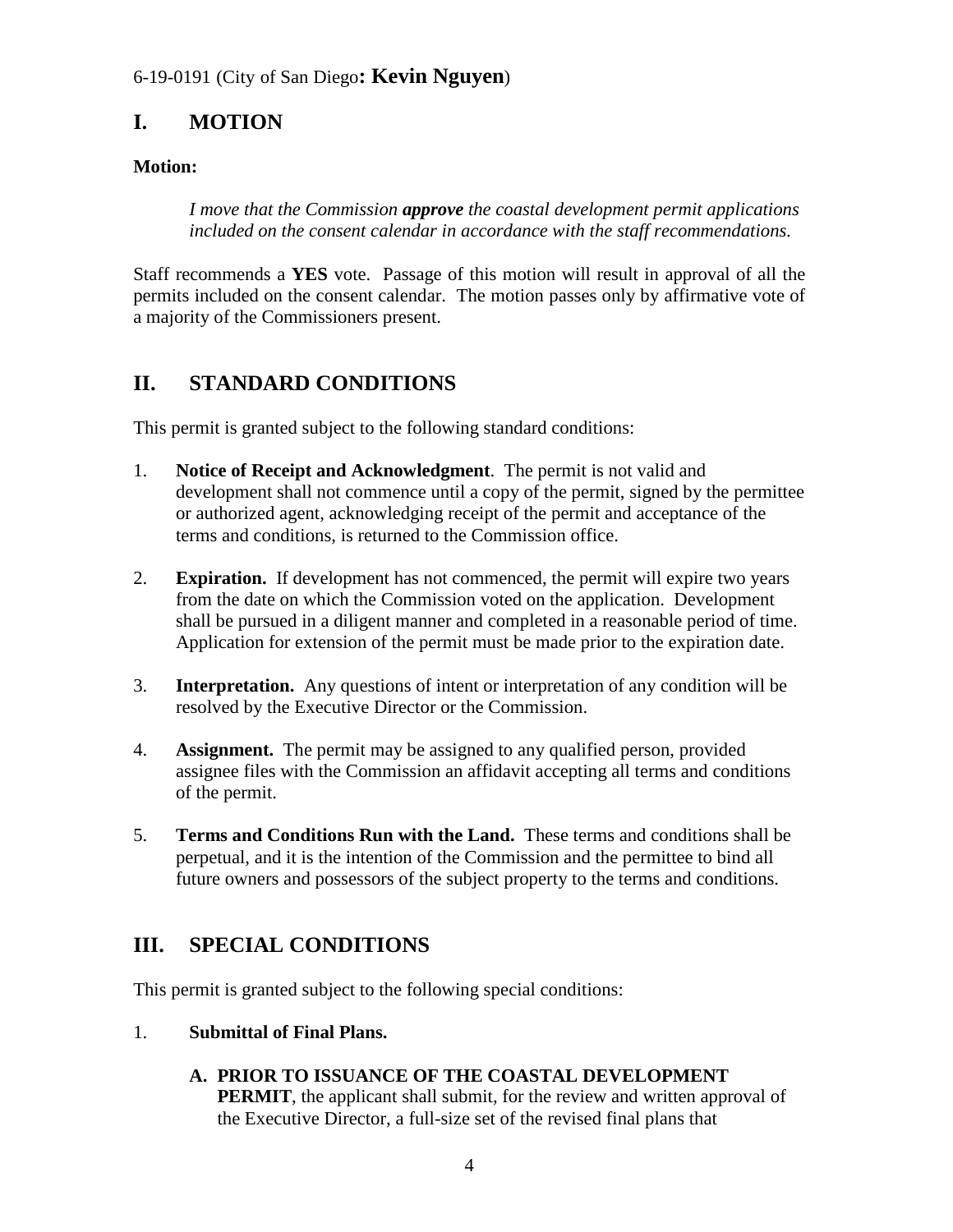substantially conform with the plans submitted to the Commission titled "Bonita Cove West" provided to the San Diego Coastal Commission office on June 7, 2019.

**B.** The permittee shall undertake development in conformance with the approved final plans unless the Commission amends this permit or the Executive Director determines that no amendment is legally required for any proposed minor deviations.

# <span id="page-4-0"></span>**IV. FINDINGS AND DECLARATIONS**

#### <span id="page-4-1"></span>**A. PROJECT DESCRIPTION**

The City of San Diego is proposing to renovate an existing half-acre playground, including updating playground equipment, providing Americans with Disabilities Act (ADA) compliant sidewalks, new security lighting, and replacement of the exiting comfort station with a new, smaller structure. Both the playground area and the comfort station will also be designed to facilitate ADA access and usability. The project will create a continuous ADA accessible path of travel from the existing sidewalks located along west Mission Bay Drive to the playground and comfort station.

The project site is located south of Mission Bay Drive and within the southern cove of Mission Bay (ref. Exhibit No. 1). The site is surrounded by development to the north, Belmont Park and the ocean to the west, and Mission Bay to the south and southeast. There is a Least Tern nesting area located more than 1,000 feet to the east on Mariner's Point (ref. Exhibit No. 1).

Construction is expected to last up to nine months and will be scheduled outside the summer season. Construction staging will be located in a public parking lot directly adjacent to the project site (ref. Exhibit No. 2). The staging area will result in the temporary closure of 29 of the 696 existing public parking spaces.

The security lighting proposed includes the removal of two (2) existing 30 feet high low pressure sodium (LPS) light fixtures to be replaced with 18 light emitting diode (LED) fixtures with a maximum height of 20 feet tall and equipped with house side shielding to minimize light overspill. The replacement of the existing LPS lighting with LED lighting could impact nearby marine and avian species within Mariner's Point and Mission Bay. While LED lighting is more energy efficient than LPS lighting, LED lighting has the potential to disrupt natural circadian rhythms leading to disruption in behaviors (e.g., breeding, foraging) and sleep due to the high blue light frequencies in LED lights. Environmental studies, dark sky advocates, and the American Medical Association recommend a Correlated Color Temperature (CCT) of 3,000 Kelvin or below, a range that contain less blue light. Originally, the City proposed to replace the existing LPS lighting with LED lights that contain the City standard CCT of 4,000 Kelvin. However, through cooperative efforts between the Commission and the applicant, the applicant agreed to modify the project to include 3,000 Kelvin LED lighting system. As revised,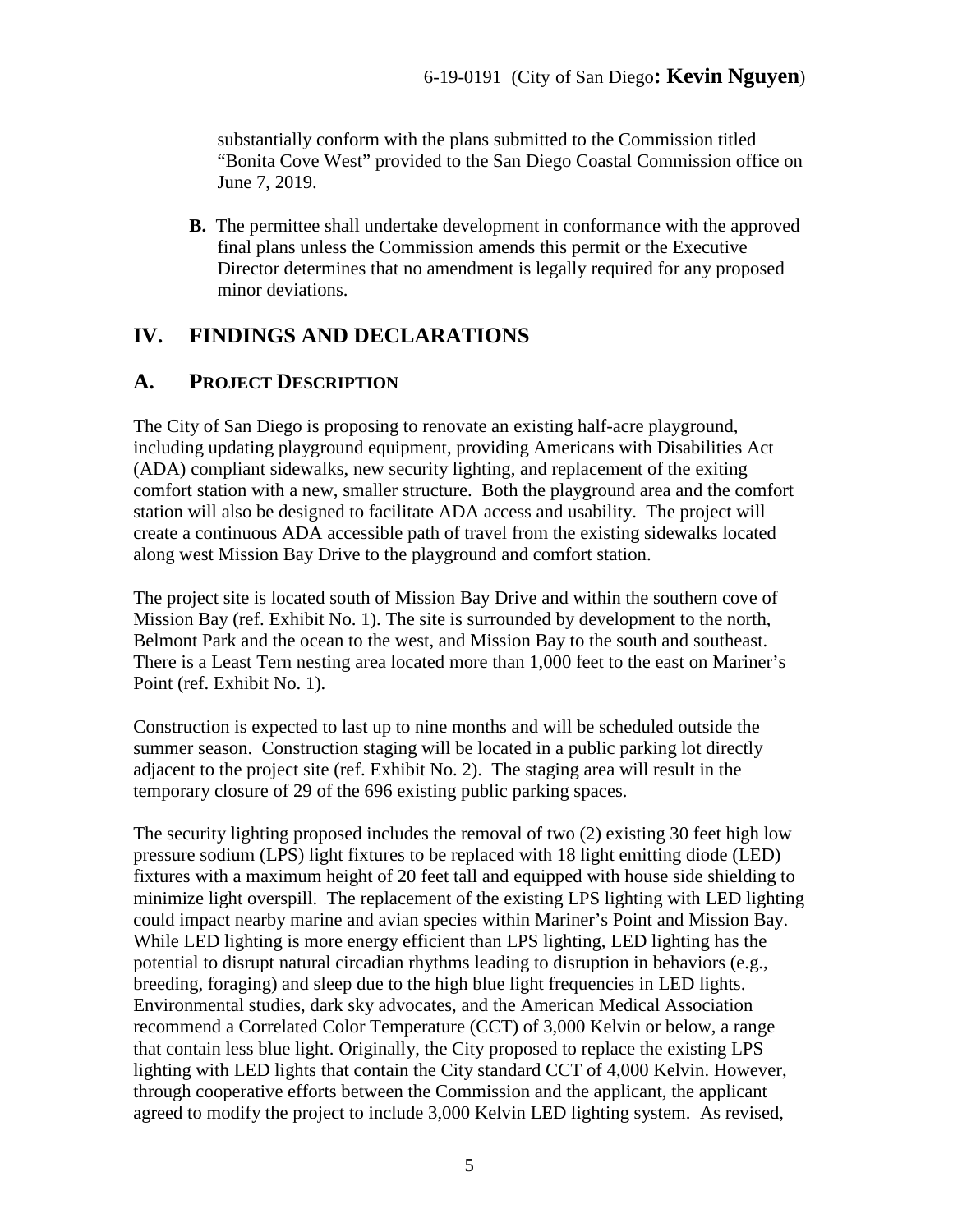#### 6-19-0191 (City of San Diego**: Kevin Nguyen**)

there will be a significant improvement over the existing lights in terms of glare and light spillover, and therefore no biological impacts are expected. Special Condition No. 1 requires the applicant to submit final plans which include the revised 3,000 Kelvin LED lighting system.

#### <span id="page-5-0"></span>**B. BIOLOGICAL RESOURCES**

Coastal Act Section 30251 protects sensitive habitats. Section 30231 of the Coastal Act requires that coastal waters are protected and runoff minimized.

The proposed project will incorporate best management practices during construction to protect against any water quality impacts. In addition, the applicant has modified the project description to include a lighting design that will reduce light spillover into coastal waters, glare, and is in the range of recommended to minimize impacts to biological species from blue light frequencies. As conditioned, the project will not have an adverse impact on any sensitive habitat, and will not result in adverse impacts to water quality. Thus, the project as conditioned is consistent with the resource protection policies of Chapter 3 of the Coastal Act.

#### <span id="page-5-1"></span>**C. PUBLIC ACCESS/PARKING**

The proposed project includes improvements to site to provide access compliance with the Americans with Disabilities Act (ADA) and will increase the public's ability to access the site. The staging for the project will result in the temporary closure of 29 public parking spaces located directly adjacent to Mission Bay Park and the ocean, and in an area highly used by the public. However, the overall total parking spaces provided within the lot is nearly 700 and thus, the loss of 29 spaces (approximately 4%) is not considered substantial. In addition, construction is proposed outside the summer season (Memorial Day through Labor Day), thus all public parking spaces will be available when use of the parking lot is highest. Therefore, the proposed development will not have a significant adverse impact on public access to the coast or to nearby recreational facilities. The proposed development conforms to Sections 30210 through 30214, Sections 30220 through 30224, Section 30252 and Section 30604(c) of the Coastal Act.

#### <span id="page-5-2"></span>**D. LOCAL COASTAL PLANNING**

The LUP for the Mission Bay Park LUP segment of the City of San Diego LCP was certified on May 11, 1995, but no implementation plan has been developed as yet, and Chapter 3 of the Coastal Act remains the legal standard of review. As conditioned, the proposed development is consistent with Chapter 3 of the Coastal Act and with the certified Land Use Plan for the area. Approval of the project, as conditioned, will not prejudice the ability of the local government to prepare a Local Coastal Program that is in conformity with the provisions of Chapter 3.